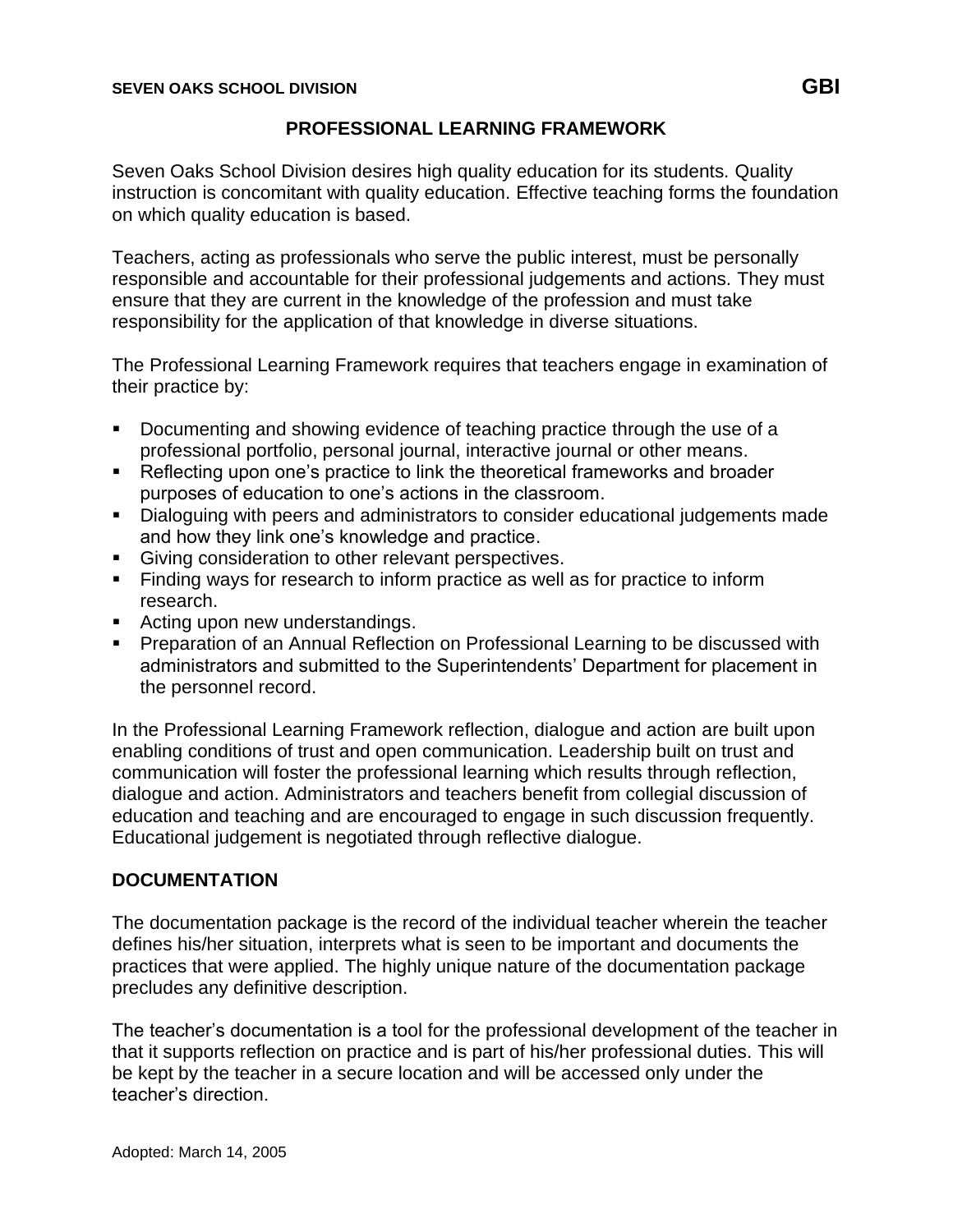### **REFLECTION**

Teachers are called upon to make hundreds of decisions or judgements each day. It is important to be able to stop and to reflect upon the assumptions, ideas, beliefs and values that underpin the actions that are taken. It is also important for educators to talk to each other about what they are doing and why.

*Teacher reflection must be informed by knowledge about learning and pedagogy and grounded in instructional purposes and concerns for the effects of one's actions on learners* (Linda Darling-Hammond, 1999, p. 32).

### **PROFESSIONAL DIALOGUE**

*Teachers are expected to engage in professional dialogue about teaching. Dialogue is a public, collective activity through which one explores purposes and negotiates educational judgements. In a discussion, different views are presented and sometimes defended. The aim is to reach a decision or a course of action. On the other hand, a dialogue does not seek agreement, rather views are presented as a way of discovering/reinventing new views. Consensus is not required in dialogue* (Pourdavood and Fleener, 1997, p. 52).

The purpose of a dialogue may arise as a result of a specific teaching experience, student feedback, results of action research, responses to current literature and research, exploration of broader purposes of education, questions raised by parents or the broader community and so forth.

Administrators are expected to assist in structuring opportunities for such dialogue to occur.

### **CONSIDERATION OF OTHER PERSPECTIVES (IMAGINATION)**

Teachers are expected to think about other relevant perspectives as they plan their work. For example, imagine the implications of decisions as seen through the eyes of a six-year-old or a sixteen-year-old or a parent or a particular culture.

# **LINKING OF PRACTICE TO RESEARCH AND RESEARCH TO PRACTICE**

Teacher reflection must be informed by knowledge about learning and pedagogy and grounded in instructional purposes and concerns for the effects of one's actions on learners. The capacity to reflect in an informed and thoughtful manner is critical to the transformation of complex knowledge into action and to the development of further knowledge based on practice (Linda Darling-Hammond, 1999, p. 32).

# **ACTION (PRAXIS)**